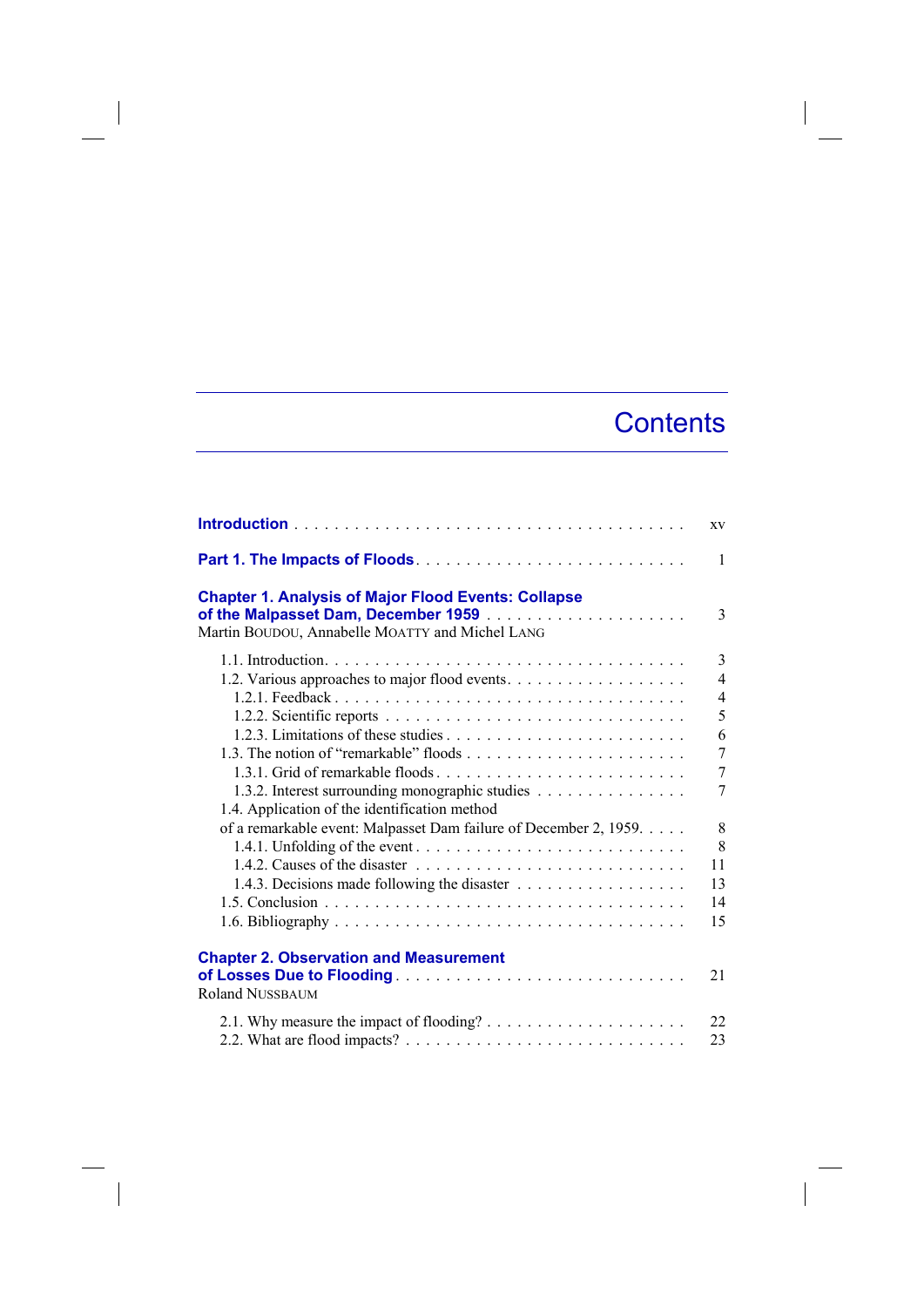| 2.3.1. Stakeholders involved in measurement                                             | 23 |
|-----------------------------------------------------------------------------------------|----|
|                                                                                         | 23 |
|                                                                                         |    |
| 2.3.2. Share of insured losses within economic impacts                                  | 24 |
| 2.3.3. Tools for the measurement of insured losses                                      | 26 |
| 2.4. Development of practices for measuring impacts                                     | 27 |
|                                                                                         | 27 |
|                                                                                         | 29 |
|                                                                                         | 31 |
|                                                                                         | 31 |
| <b>Chapter 3. Flood Impacts on Loss</b>                                                 |    |
|                                                                                         | 33 |
| <b>Freddy VINET</b>                                                                     |    |
|                                                                                         | 33 |
|                                                                                         | 34 |
| 3.2.1. A major challenge for risk prevention.                                           | 34 |
| 3.2.2. Crisis management focuses on saving human lives                                  | 34 |
| 3.2.3. What are the obstacles in fatality assessment?                                   | 34 |
| 3.2.4. An essential and reliable indicator for                                          |    |
|                                                                                         | 35 |
|                                                                                         |    |
|                                                                                         | 37 |
| 3.3.1. Which fatalities should we analyze?                                              | 37 |
|                                                                                         | 38 |
| 3.4. Victims and circumstances surrounding flood-related fatalities                     | 41 |
|                                                                                         | 41 |
|                                                                                         | 42 |
|                                                                                         | 43 |
|                                                                                         | 45 |
|                                                                                         | 47 |
|                                                                                         | 47 |
|                                                                                         | 48 |
|                                                                                         | 49 |
|                                                                                         | 49 |
|                                                                                         |    |
| <b>Chapter 4. Flood-related Impacts on Cultural Heritage [100]</b><br>Jocelyne DESCHAUX | 53 |
|                                                                                         |    |
| 4.1. Damage to cultural heritage as a result                                            |    |
|                                                                                         | 53 |
|                                                                                         | 53 |
|                                                                                         | 56 |
| 4.2. Flood-related impacts on cultural heritage                                         | 58 |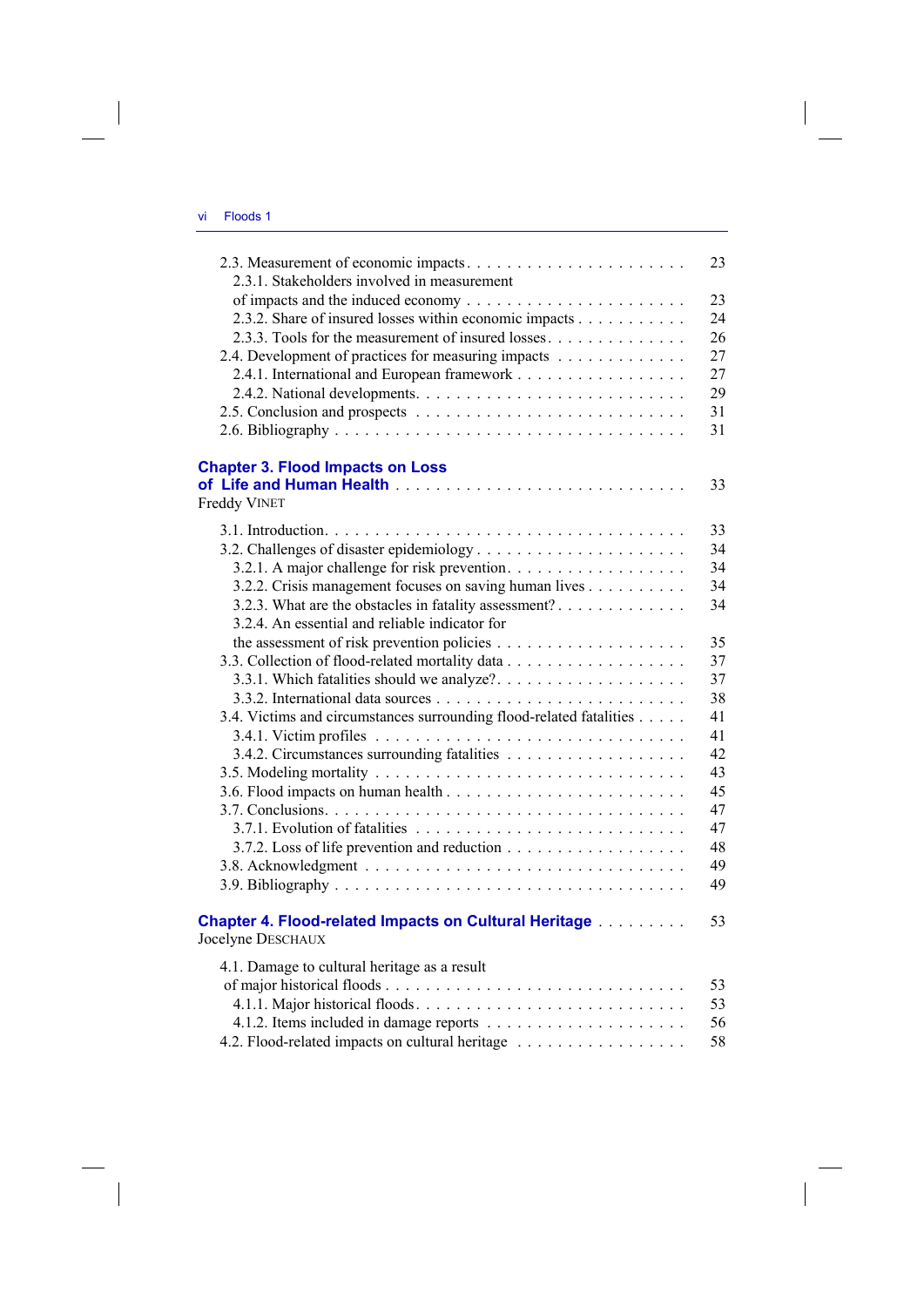$\begin{array}{c} \hline \end{array}$ 

|                                                                                                                          | 58 |
|--------------------------------------------------------------------------------------------------------------------------|----|
| 4.2.3. Treatment required following flood-related damage                                                                 | 58 |
|                                                                                                                          | 62 |
| 4.3. Protecting cultural heritage from                                                                                   |    |
| flood-related impacts: risk prevention and provision                                                                     | 63 |
|                                                                                                                          | 64 |
| 4.3.2. Additional measures to be taken at municipal                                                                      |    |
|                                                                                                                          | 67 |
|                                                                                                                          | 67 |
| 4.3.4. Risk prevention, forecasting and intervention                                                                     |    |
| assistance: French National Blue Shield Committee                                                                        | 68 |
| <b>Chapter 5. Natech Events Triggered by Floods:</b>                                                                     |    |
| When Floods Cause Technological Accidents                                                                                | 73 |
| Eric PIATYSZEK, Alicja TARDY, Michel LESBATS and Ana Maria CRUZ                                                          |    |
|                                                                                                                          | 73 |
| 5.2. A brief overview of flood-related Natech events                                                                     |    |
|                                                                                                                          | 74 |
| 5.3. Analysis of flood-related impacts                                                                                   |    |
| on industrial sites: from floods to technological accidents                                                              | 75 |
|                                                                                                                          | 76 |
| 5.3.2. Source of damage to industrial equipment<br>5.3.3. Links between intensity of flood risk and damage to industrial | 77 |
|                                                                                                                          | 78 |
| 5.3.4. Impacts of a Natech event triggered by                                                                            |    |
| a flood on an industrial site                                                                                            | 80 |
| 5.3.5. Natech event triggered by flood, and                                                                              |    |
| on-site emergency management at industrial plants                                                                        | 83 |
|                                                                                                                          | 84 |
|                                                                                                                          | 84 |
|                                                                                                                          | 89 |
| <b>Chapter 6. Techniques and Instruments to Aid</b>                                                                      |    |
|                                                                                                                          | 91 |
| Maria CARMEN LLASAT, Tomeu RIGO and Juan José VILLEGAS                                                                   |    |
|                                                                                                                          | 91 |
|                                                                                                                          | 92 |
| 6.2.1. Estimation of precipitation through rain gauges                                                                   | 92 |
| 6.2.2. Estimation of precipitation through radar.                                                                        | 94 |
| 6.2.3. Estimation of precipitation through satellites                                                                    | 98 |

 $\overline{\phantom{a}}$ 

 $\begin{array}{c} \hline \end{array}$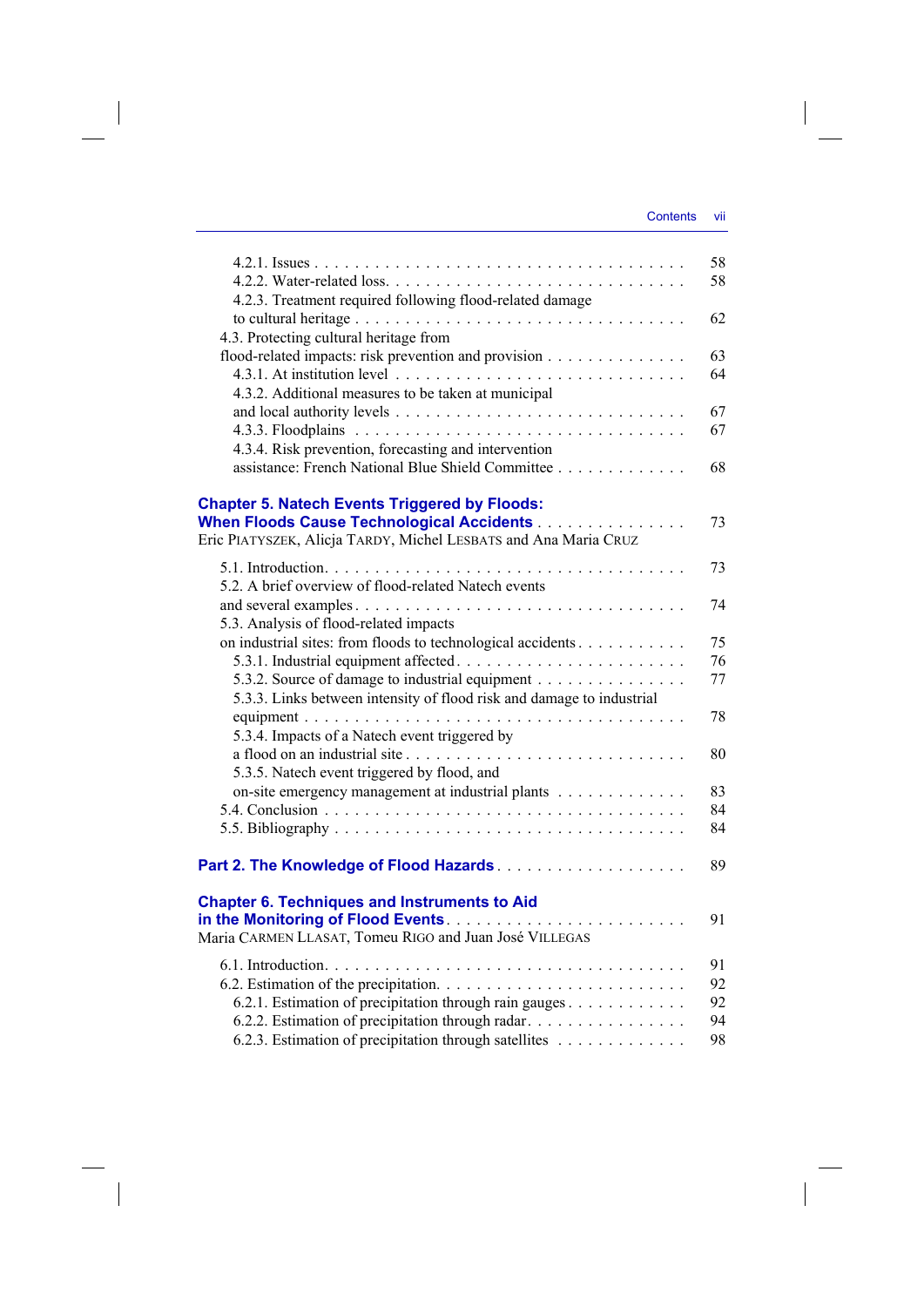| 6.3. Hydrological control networks                                  |     |
|---------------------------------------------------------------------|-----|
|                                                                     | 99  |
| 6.3.1. Basic design criteria for gauging stations.                  | 102 |
| 6.3.2. Hydraulic and geomorphologic criteria                        | 106 |
| 6.3.3. Hydrological data generation: uncertainty,                   |     |
|                                                                     | 108 |
| 6.3.4. Elements to measure in a gauging station.                    | 109 |
|                                                                     | 111 |
|                                                                     |     |
| <b>Chapter 7. Flood Hydrology Processes</b>                         |     |
|                                                                     | 115 |
| Eric GAUME and Olivier PAYRASTRE                                    |     |
|                                                                     |     |
|                                                                     | 115 |
| 7.1.1. Floods occur due to rainfall, but not exclusively            | 115 |
| 7.1.2. Nature is complex and often surprising                       | 116 |
|                                                                     | 116 |
| 7.2.1. Watersheds: linking rainfall and discharge                   | 116 |
|                                                                     | 117 |
| 7.2.3. Characteristics of the relationship                          |     |
|                                                                     | 118 |
|                                                                     | 120 |
|                                                                     | 120 |
|                                                                     | 121 |
|                                                                     | 123 |
|                                                                     | 124 |
|                                                                     | 125 |
|                                                                     | 126 |
|                                                                     | 126 |
|                                                                     |     |
| <b>Chapter 8. Hydrodynamic Modeling</b>                             |     |
| to Characterize Floods and Predict Their Impacts [11] Characterize: | 129 |
| André PAQUIER, Sébastien PROUST and Jean-Baptiste FAURE             |     |
|                                                                     |     |
|                                                                     | 129 |
|                                                                     | 130 |
| 8.3. Data required to perform a hydrodynamic flood simulation       | 132 |
|                                                                     | 132 |
|                                                                     | 133 |
|                                                                     | 134 |
| 8.4. Implementation of hydrodynamic flood simulations.              | 138 |
|                                                                     | 138 |
|                                                                     | 140 |
|                                                                     | 143 |
|                                                                     |     |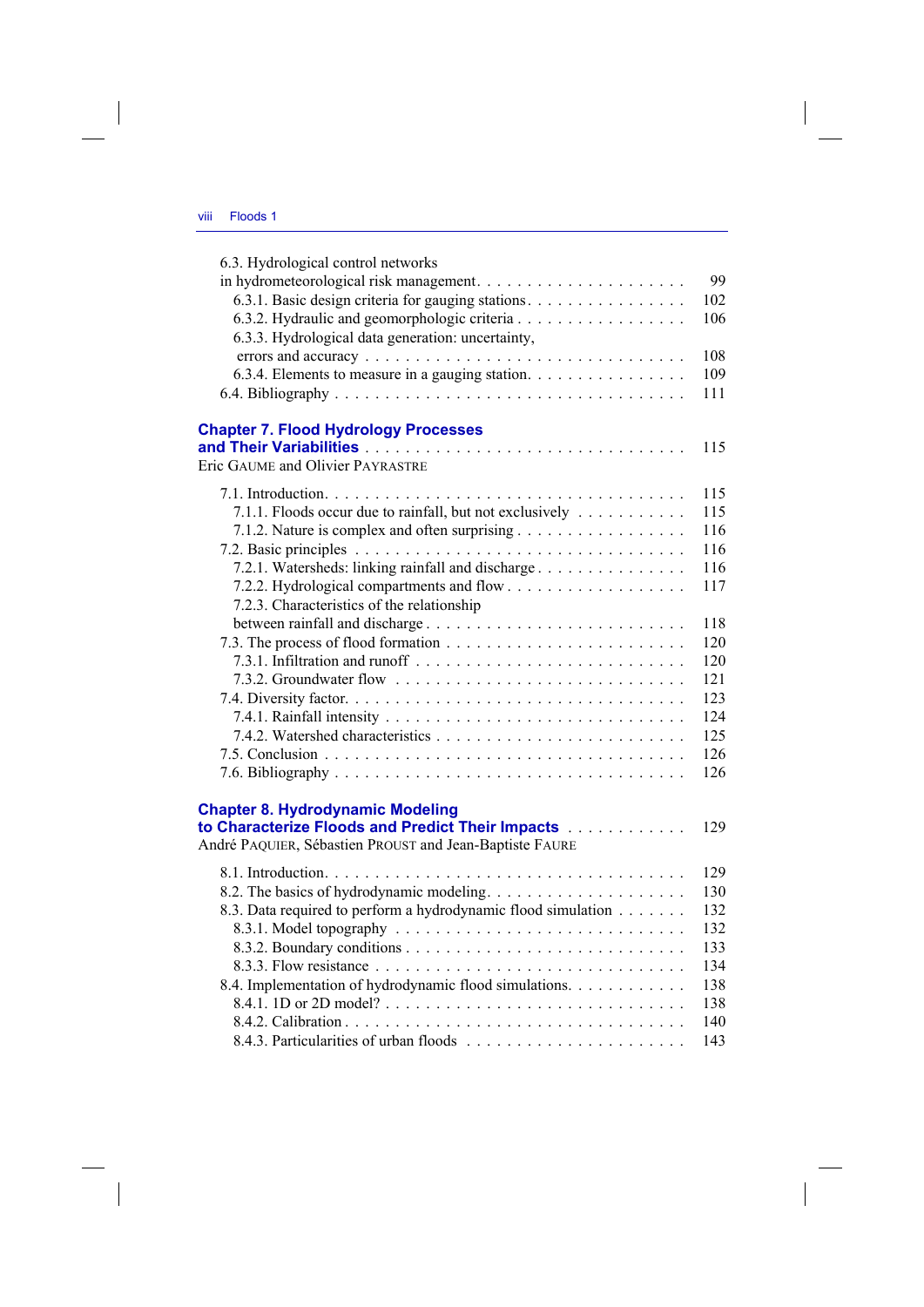| 8.5. Uncertainty of results from hydrodynamic simulations                                       | 143<br>144 |
|-------------------------------------------------------------------------------------------------|------------|
|                                                                                                 |            |
| <b>Chapter 9. Evolution of River Channels</b><br>and Floods: A Short- to Long-Term Perspective. | 149        |
| Jean-Paul BRAVARD                                                                               |            |
|                                                                                                 | 149        |
| 9.3. Holocene metamorphosis and natural dynamics                                                | 150        |
| 9.4. Changes to long profiles and flood conditions                                              | 151        |
| as a result of impacts to channels: windmills, dikes and extractions                            | 154        |
|                                                                                                 | 155        |
|                                                                                                 | 155        |
| 9.5. Changes to long profiles and flooding conditions                                           | 158        |
|                                                                                                 | 160        |
|                                                                                                 | 160        |
| 9.5.2. Widening channels downstream of dams                                                     | 161        |
|                                                                                                 | 161        |
| 9.6. Conclusion: numerous implications for floodplains                                          | 163<br>163 |
|                                                                                                 |            |
| <b>Chapter 10. Hydrogeomorphology: Recognition</b>                                              |            |
|                                                                                                 | 167        |
| Thomas BUFFIN-BÉLANGER, Sylvio DEMERS and Antonin MONTANÉ                                       |            |
|                                                                                                 | 167        |
|                                                                                                 | 169        |
| 10.2.1. River styles, morphologies and organization                                             | 169        |
|                                                                                                 | 173        |
|                                                                                                 | 178        |
|                                                                                                 | 178        |
|                                                                                                 | 181        |
|                                                                                                 | 184<br>185 |
|                                                                                                 |            |
| <b>Chapter 11. Structures for Flood Defense</b>                                                 |            |
| Rémy TOURMENT, Bruno BEULLAC and Daniel POULAIN                                                 | 193        |
| 11.1. Introduction: levees and other flood defense structures                                   | 193        |
|                                                                                                 | 195        |
|                                                                                                 | 196        |

 $\overline{\phantom{a}}$ 

 $\mathcal{L}^{\mathcal{L}}$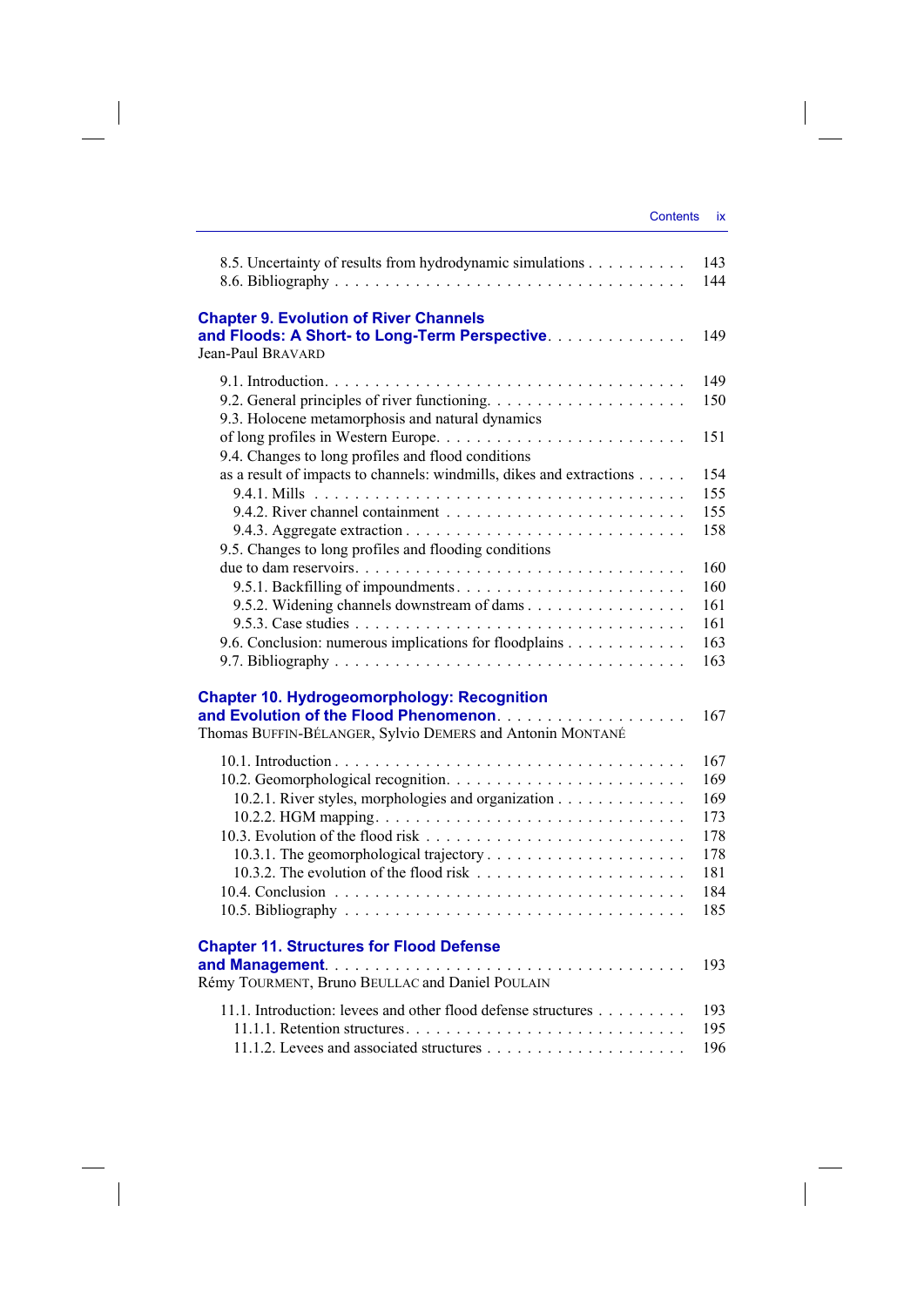| 11.2.1. The levee patrimony in France and its history                                                                                        | 197<br>197<br>197<br>197 |
|----------------------------------------------------------------------------------------------------------------------------------------------|--------------------------|
| 11.2.2. Recent catastrophes and events in France and elsewhere                                                                               | 198<br>200<br>201        |
| 11.4. From the levee to the flood defense system: protected area, protection                                                                 | 201<br>201               |
| 11.4.1. The protection level. $\dots \dots \dots \dots \dots \dots \dots \dots \dots \dots \dots$                                            | 203<br>204               |
| 11.4.2. The safety and danger levels of structures and systems.                                                                              | 205<br>205<br>205        |
|                                                                                                                                              | 206<br>207               |
| Darren LUMBROSO                                                                                                                              | 209                      |
|                                                                                                                                              | 209                      |
|                                                                                                                                              | 210<br>211               |
|                                                                                                                                              | 211<br>212               |
| 12.2.4. Shape of the coastline $\ldots \ldots \ldots \ldots \ldots \ldots \ldots \ldots$                                                     | 212                      |
|                                                                                                                                              | 213                      |
| 12.3. Modeling coastal surges and the extent of inundation                                                                                   | 213<br>213               |
| 12.3.1. The bathtub approach to modeling coastal inundations.<br>12.3.2. Multicomponent approaches                                           | 213                      |
|                                                                                                                                              | 214                      |
|                                                                                                                                              | 219<br>221               |
| Part 3. Flooded People and Lands: Human Drivers                                                                                              | 225                      |
| <b>Chapter 13. The Contribution of Historical Data</b><br>for the Understanding of Floods and Risk Prevention.<br>Denis CŒUR and Michel LANG | 227                      |
|                                                                                                                                              | 227                      |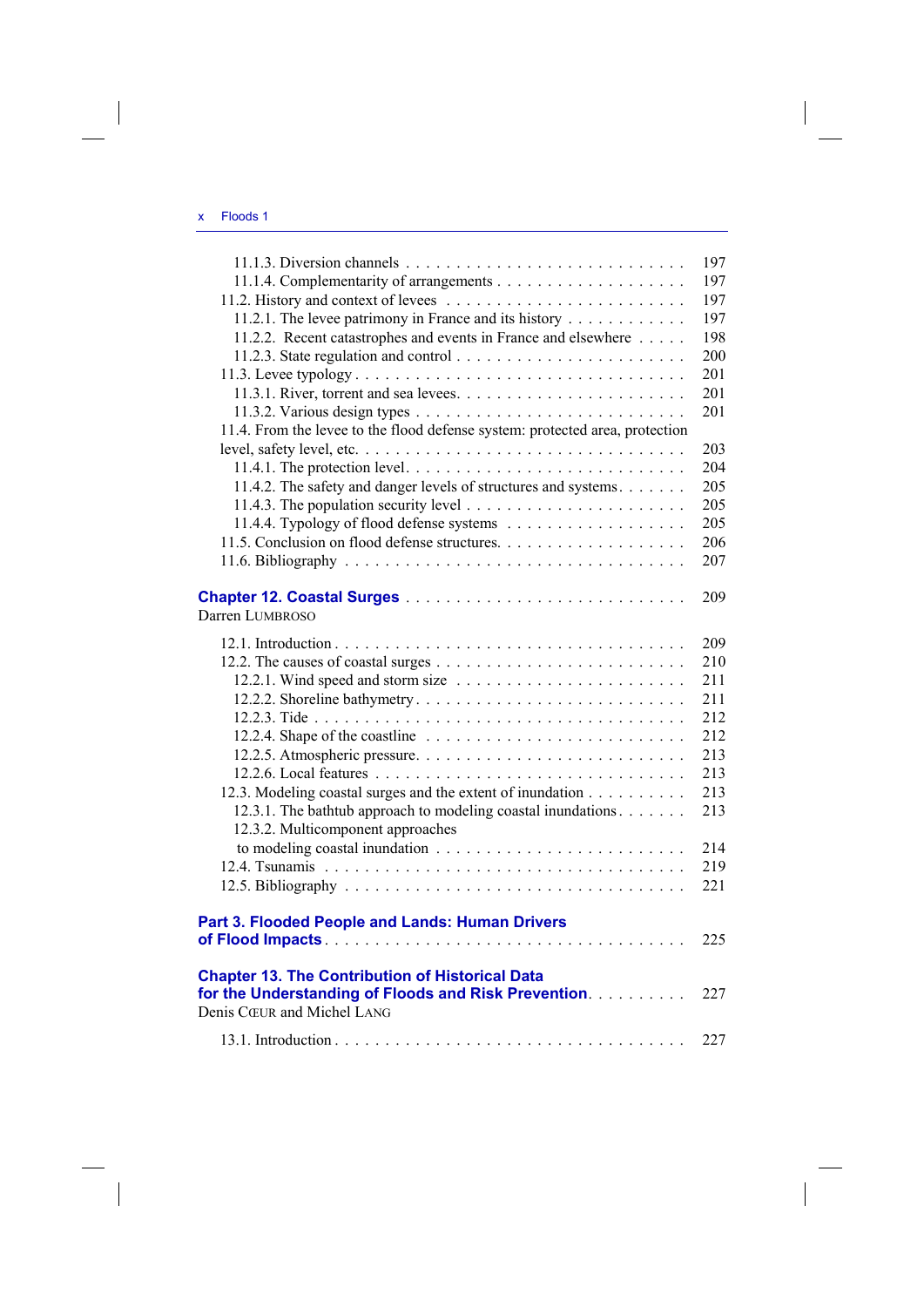$\begin{array}{c} \hline \end{array}$ 

| 13.2. The contribution of historical data to prevention approaches<br>13.2.1. Development of risk culture and memory<br>13.2.2. Broadening the chronological framework     | 229<br>229        |
|----------------------------------------------------------------------------------------------------------------------------------------------------------------------------|-------------------|
| to improve the estimation of reference high waters<br>13.3. A few essential steps for using historical data<br>13.3.2. Reenacting a past event in the present flow, stakes | 231<br>233<br>233 |
| 13.3.3. Anticipating future evolutions likely                                                                                                                              | 234               |
| to alter the impact of past floods                                                                                                                                         | 236<br>237<br>237 |
| <b>Chapter 14. Assessing Vulnerability</b><br>Stéphanie DEFOSSEZ, Freddy VINET and Frédéric LEONE                                                                          | 241               |
| 14.1.2. Institutional approach: damage assessment                                                                                                                          | 241<br>241        |
|                                                                                                                                                                            | 245               |
| 14.2. From the individual to the territory: diagnosing vulnerability                                                                                                       | 246               |
| 14.2.1. Diagnosing structural vulnerability: which assessment criteria? .                                                                                                  | 246               |
|                                                                                                                                                                            | 249               |
| 14.2.3. Territorial vulnerability: vulnerability                                                                                                                           |                   |
|                                                                                                                                                                            | 250               |
| 14.2.4. Loss of accessibility: a component                                                                                                                                 |                   |
|                                                                                                                                                                            | 251               |
| 14.3. Modeling vulnerability to make the concept operational?                                                                                                              | 251               |
|                                                                                                                                                                            | 251               |
|                                                                                                                                                                            | 253               |
|                                                                                                                                                                            | 253               |
|                                                                                                                                                                            | 254               |
| <b>Chapter 15. Toward a Process of Resilience</b><br><b>Implementation: Capacities, Models and Strategies [1] Allen Lines and Strategies</b>                               | 259               |
| Damienne PROVITOLO, Damien SERRE and Laurie BOSCHETTI                                                                                                                      |                   |
|                                                                                                                                                                            | 259               |
| 15.2. A "map" of uses of the concept of resilience                                                                                                                         |                   |
|                                                                                                                                                                            | 260               |
| 15.3. Models for implementing flood resilience                                                                                                                             | 261               |
| 15.4. Developing spatial decision-support tools                                                                                                                            |                   |
|                                                                                                                                                                            | 270               |
|                                                                                                                                                                            |                   |

 $\overline{\phantom{a}}$ 

 $\begin{array}{c} \begin{array}{c} \end{array} \end{array}$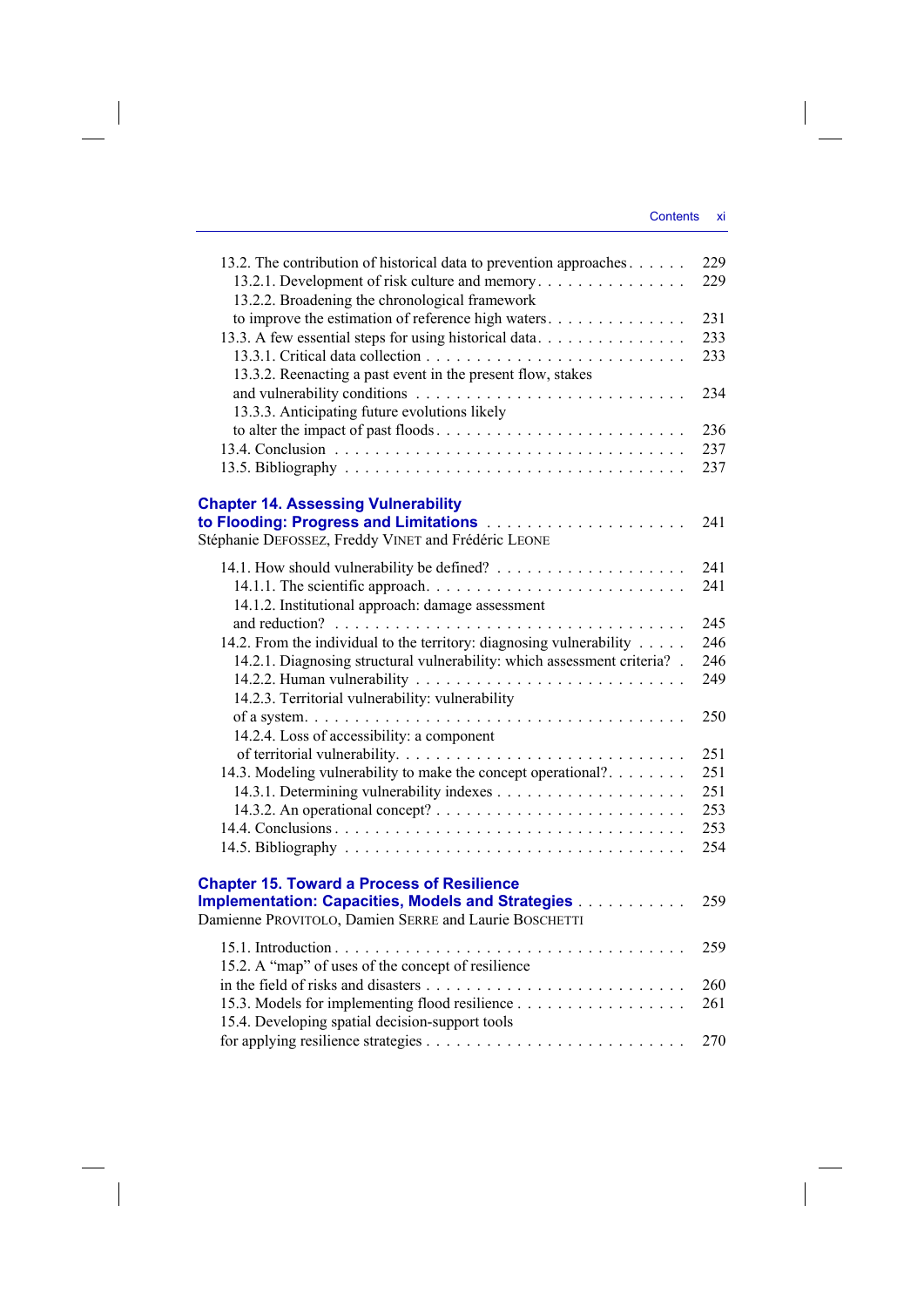| Floods 1<br>ХII |
|-----------------|
|-----------------|

|                                                                                                                                                                                                                                                                                       | 271<br>271                                                  |
|---------------------------------------------------------------------------------------------------------------------------------------------------------------------------------------------------------------------------------------------------------------------------------------|-------------------------------------------------------------|
| <b>Chapter 16. Cities at Risk from Water: Between</b><br>Magali REGHEZZA-ZITT                                                                                                                                                                                                         | 275                                                         |
| 16.2. Global cities: new "crucibles of hazard"<br>16.2.1. The major biophysical vulnerability of megacities<br>16.2.2. Vulnerability specific to global cities<br>16.3.1. Managing a crisis well in order to recover quickly<br>16.3.2. The essential reconstruction period: learning | 275<br>276<br>276<br>278<br>279<br>280<br>281<br>282<br>283 |
|                                                                                                                                                                                                                                                                                       | 284<br>285                                                  |
| <b>Chapter 17. Networks in the Face of Flooding [1] Allen Lines Allen Chapter 17. Networks in the Face of Flooding</b><br>Serge LHOMME                                                                                                                                                | 287                                                         |
| 17.4. A methodological framework for studying                                                                                                                                                                                                                                         | 287<br>288<br>290<br>293<br>294<br>295                      |
|                                                                                                                                                                                                                                                                                       | 297                                                         |
| <b>Chapter 18. Flood Regimes: Recent Development</b><br>and Future Under Climate Change<br>Eric SAUQUET and Michel LANG                                                                                                                                                               | 299                                                         |
| 18.1. Observing a recent evolution in flood regimes?<br>18.2. Impact studies for anticipating future risks                                                                                                                                                                            | 300<br>300<br>301<br>304<br>304<br>305                      |